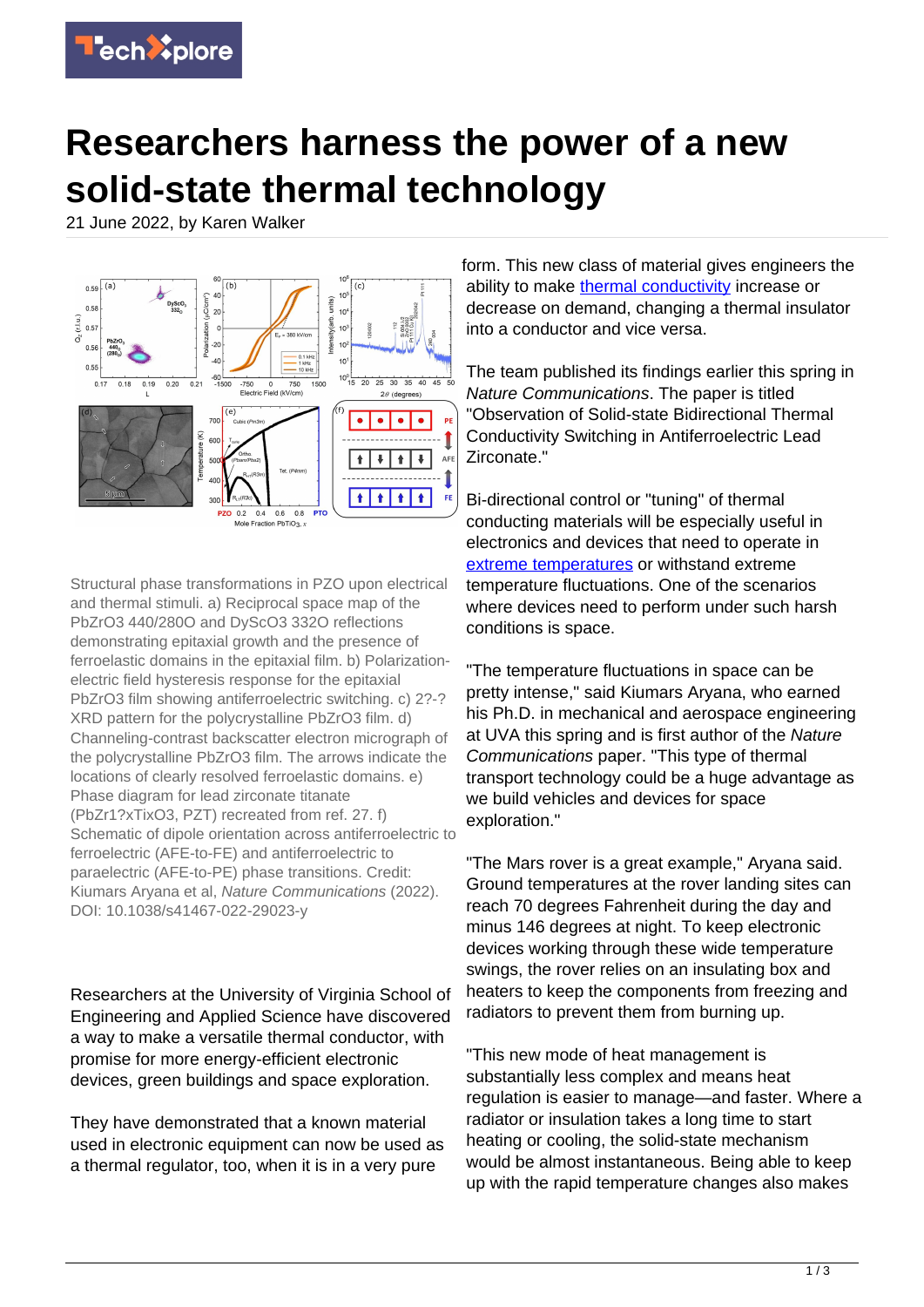

things safer. Because the heating and cooling can keep up, the chances of the heat or cold causing malfunctions—or worse—are decreased," Aryana said.

Meanwhile, here on Earth, promising uses include managing heating and cooling on a large scale, like buildings, and a small scale, like circuit boards for electronics. Less energy equates to greener technology and lower costs.

This advancement continues a longstanding collaboration between Jon Ihlefeld, UVA Engineering's associate professor of materials science and engineering, and electrical and computer engineering, and Patrick E. Hopkins, Whitney Stone Professor of Engineering and professor of mechanical and aerospace engineering and Aryana's advisor.

The Ihlefeld-Hopkins team has pioneered tunable thermal **conductivity** in crystalline materials over the course of a decade, first at Sandia National Laboratories and now at UVA.

Tunability is unique to a class of functional materials called ferroelectrics, a specialty of Ihlefeld's multifunctional thin-film research group.

"A ferroelectric material is like a magnet, except instead of a north and south pole, you have a positive and negative charge," Ihlefeld said. An [electric field](https://techxplore.com/tags/electric+field/), or voltage, when applied to a ferroelectric material, "flips" the polarity of the material's surface to its opposite state, where it remains until an opposite voltage is applied.

material property," Hopkins said. "If you want to change a [thermal conductor](https://techxplore.com/tags/thermal+conductor/) into an insulator, you have to permanently change its structure or integrate it with a new material."

Ihlefeld's and Hopkins's prior research demonstrated how to lower thermal conductivity with an electric field, and how to integrate the material within a device to make thermal conductivity rise, but they could not make the same material do both.

For this project, the team used an antiferroelectric material in which heat and voltage both come into play.

"What this interesting material does, in addition to being a high-quality crystal that has thermal conductivity trends like an amorphous glass, in addition to being solid-state, is it gives us two unique knobs to change thermal conductivity," Hopkins said. "We can rapidly heat the crystal with a laser or apply voltage to actively tune thermal conductivity and heat transport."

"We tried to use a commercial sample of [lead](https://techxplore.com/tags/lead+zirconate/) [zirconate](https://techxplore.com/tags/lead+zirconate/) for testing bi-directional thermal conductivity, but it didn't work," Aryana said. Lane Martin, Chancellor's Professor of Materials Science and Engineering and department chair at the University of California Berkeley, provided an extremely pure sample of lead zirconate. "Using Lane's sample, we achieved a 38% bi-directional change in thermal conductivity in one burst, which is a huge leap," Aryana said.

Antiferroelectric material structures are bidirectional by nature. In the smallest repeat unit of the crystal lattice, one half has a polarity pointing up and the other half points down, such that the positive and negative charges cancel each other out. When heated, the crystal structure changes and the antiferroelectricity goes away, increasing thermal conductivity. Applying an electric field does the opposite—it causes the material to transform into a ferroelectric and the thermal conductivity decreases. The net polarity returns to zero when the voltage is removed.

"Usually, thermal conductivity is considered a static The flip in polarity and the arrangement of atoms in the crystal that support the antiferroelectric structure leads to observable and measurable thermal scattering events—something like a heat signature—which means energy diffuses through the material in ways that can be predicted and controlled.

> Members of Hopkins's experiments and simulations in thermal engineering research group have made many advances in laser measurement of materials. The Nature Communications paper presents an innovation in optical thermometry-based